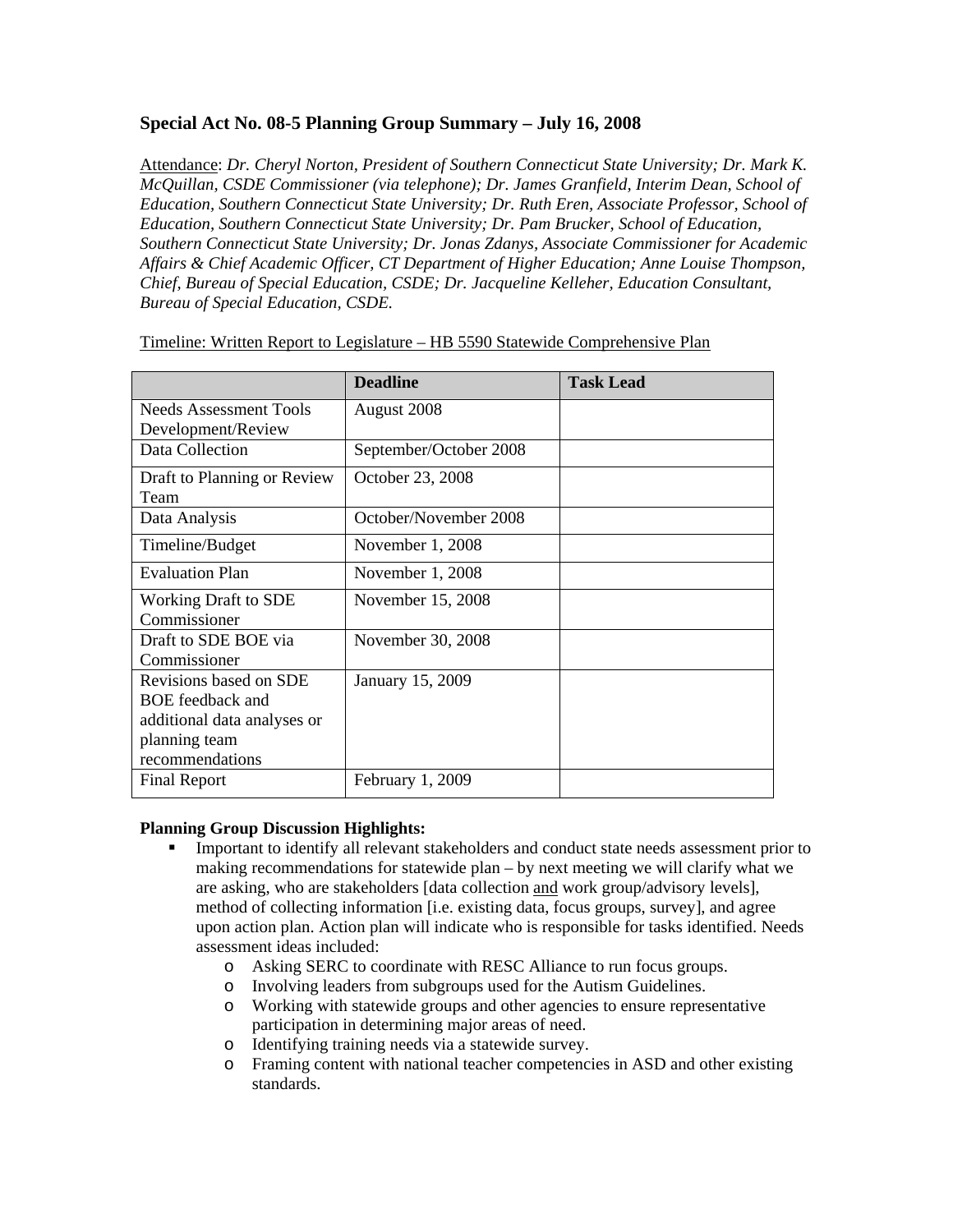- Information which might guide the report and/or planning *after* the questions/focus are determined include:
	- o Statewide plans and needs assessment findings/tools: Nebraska, Ohio, Pennsylvania, Indiana, Wisconsin, Illinois, Maine, and New Hampshire.
	- o Secondary data currently available such as public school enrollment, regional numbers, Birth to Three enrollment, Family Resource Center enrollment, number of statewide trainings and attendance numbers, feedback collected from ASD training sessions at SERC, Iris White information on paraprofessional numbers, St. Joe focus group themes, Jacqui's special educator and teacher group responses, dispute resolution trends, early childhood outcomes, LEARN/Three Rivers evaluation data, suspension-expulsion, placement, ASD specific coursework in IHE, number of transition programs serving individuals with ASD, number of approved private schools serving students with ASD.
- Some concerns or anticipated issues expressed were:
	- o The Act's primary focus on teaching methods, strategies which comprise the art and science of teaching, with little reference to other areas of need such as programming, transition services, specialized equipment, extended school year, crisis intervention, regionally-based resources, home-school collaboration, and so forth.
	- o Definitions for developmental disabilities and how federal definitions include a number of examples of DD that need to be addressed – cerebral palsy, spina bifida, fetal alcohol syndrome, brain injury, intellectual disabilities, vision impairment, hearing loss, and so forth.
	- o Developing items and collecting information only from ASD and not DD communities – perceived equity by different groups.
	- o Level of public scrutiny of data collection tools, methods, and representation.
	- o Ambitious timeline and limited numbers of personnel to support initial data collection efforts.
	- o Lack of expertise to provide training.
	- o Alignment with IDEA 2004 components and state certification regulations.

# **Task Details – Deadline July 28th**

*BSE* writes draft definition based on IDEA/federal definitions:

- **Autism guidelines**
- Developmental Disabilities  $-1\%$ , assurances to include language on cognitive, behavioral, and physical limitations

*BSE* sends complaints/hearings numbers for ASD if accessible

*BSE* forwards any surveys or recent reports relevant to needs assessment

*BSE* looks at budget and availability of SERC to coordinate focus groups – evenings preferred with the exception of Wednesdays – and build survey tool from items.

*Southern* develops and sends focus group questions and possible survey items by July  $28<sup>th</sup>$  or  $29<sup>th</sup>$ *DHE* e-mails time and location for either August  $6<sup>th</sup>$  or  $8<sup>th</sup>$ 

*All planning group members* e-mail the planning team as a group ideas regarding:

- groups to target and ways to advertise stakeholder participation RESC Alliance, SERC, community colleges, advocacy groups, IHE prep (school psychology/related services), certification, Birth to Three, Guidelines writing group, CT Council of DD,
- names of stakeholders who should be involved and at what level, for example:
	- o autism/developmental disabilities
		- o survey reviewers
		- o data results reviewers
		- o report reviewers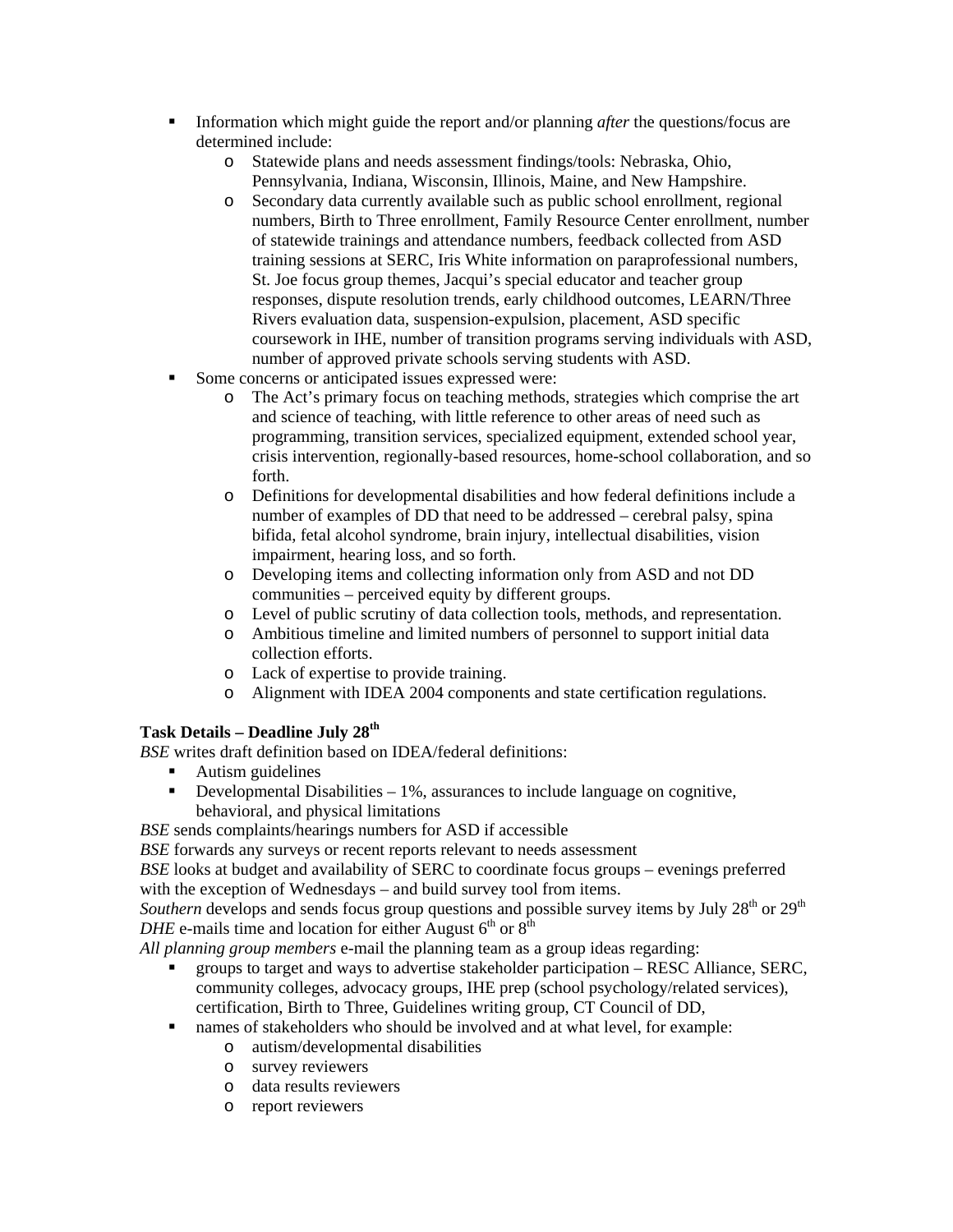## **Special Act No. 08-5 Planning Group Summary – August 8, 2008**

Attendance: *Dr. Ruth Eren, Associate Professor, School of Education, Southern Connecticut State University; Dr. Pam Brucker, School of Education, Southern Connecticut State University; Dr. Jonas Zdanys, Associate Commissioner for Academic Affairs & Chief Academic Officer, CT Department of Higher Education; Anne Louise Thompson, Chief, Bureau of Special Education, CSDE; Dr. Jacqueline Kelleher, Education Consultant, Bureau of Special Education, CSDE; Kathy Reddington, Autism Pilot Project Coordinator, Department of Developmental Services.*

#### **Planning Group Discussion Highlights:**

- Discussed Definition using Autism Guidelines, IDEA 2004 category definition, Developmental Disabilities Assistance and Bill of Rights Act of 2000.
- Reviewed draft definition statement.
- Reviewed survey item by item.
- Discussed how SERC could support by coordinating survey dissemination using electronic survey data collection.
- Discussed holding public meetings rather than focus groups focus groups may come later if there are areas that need more in-depth review.
- Agreed letters/correspondence from the study group would be appropriate coming from the group itself – i.e. cover letter with survey, invitation to public meeting, etc.
- Some anticipated issues expressed were:
	- o Definitions for developmental disabilities and how federal definitions include a number of examples of DD that need to be addressed – cerebral palsy, spina bifida, fetal alcohol syndrome, brain injury, intellectual disabilities, vision impairment, hearing loss, and so forth.
	- o Level of public scrutiny of data collection tools, methods, and representation we need to ensure credibility of tools and alignment to bill.
	- o Involving stakeholder groups many people are concerned and interested about this Act.

#### **Task Details – Deadline August 29th**

*BSE* revises draft definition based on IDEA/federal definitions:

- **Autism guidelines**
- Developmental Disabilities  $-1\%$ , assurances to include language on cognitive, behavioral, and physical limitations

*BSE* works with Southern on survey instrument and public meeting dates.

*BSE* works with SERC to determine logistic support for September and October meetings, promoting public meeting sessions, and support designing an electronic version of the survey. *BSE* adds RESC maps.

*BSE* works with Autism Guidelines Group to engage in content validity of survey items. *BSE* sets dates for public meetings.

*BSE* will outline scope and sequence of the report.

*Southern* continues revision to instruments and investigates how to create a version for parents, individuals, and higher education.

Southern will work on guiding questions for use at a public meeting session.

## *Next Meeting: September 4, 2008*  **Feasibility Study Group Meeting Summary**

*September 4, 2008*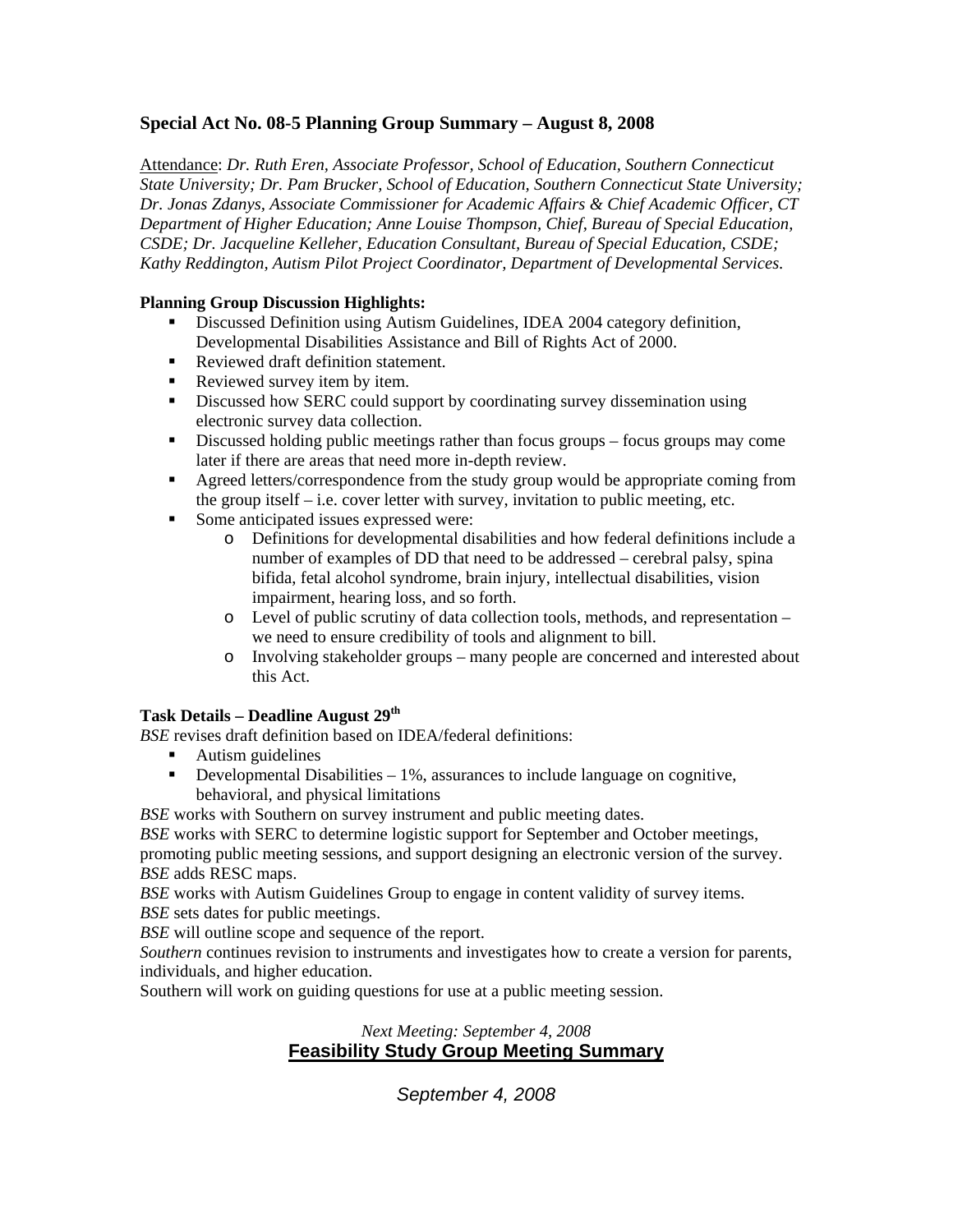Attendance: Jonas, Jim, Anne Louise, Ruth, Pam, Kathy, Jacqui, Jill *Guests* : Representative Cathy Abercrombie

Meeting Discussion Highlights and Tentative Group Work Plan:

- 1. Reviewed third draft of definition with revisions (Jacqui)
	- o Concern expressed over the latest revision and the omission of early childhood/birth to three/IFSP references – request to include language from previous drafts and send to Linda Goodman (and Jacqui noted Maria Synodi) for a final revision to the ASD/DD definitions before public dissemination.
	- o The following groups were identified to send definition draft after Goodman/Synodi review: Autism Guidelines Writing Group; RESC Alliance; SERC (Donna Merrit/Kate Weingartner); DD Council; ASRC; ASCONN; ARC-CT; CSPD; CCIC;CT-ASRC, CT FEAT, PIRC, CPAC, ASCONN, CT Family Support Network, CT-KASA, ARC/CT, FAVOR, Office of Protection and Advocacy; Yale Child Study; Autism Speaks; Chapel Haven; CCIC; Bob Shea.
	- o Allow for 5-6 days turnaround for stakeholder group comment send out September  $9<sup>th</sup>$  and collect by September  $16<sup>th</sup>$  and share with feasibility study group in preparation for the public discussions (start – Sept.  $18<sup>th</sup>$ )
- 2. Current FOI request and response (ALT)
	- o Special Act 08-5 meetings: where does the feasibility study group fall in terms of formalities for conducting public meetings and having non-members from public attend/participate?
	- o Representative Cafero response and Jill's suggestion that there be four logos of feasibility membership included on the letterhead.
	- o Anne Louise will keep Representatives Cafero and Abercrombie informed of activity.
	- o FOI request content to BSE nature of information and FOI.
	- o Preliminary drafts are not FOI-able if in draft form as they are undergoing revisions and need to be reviewed by the supervisors of the designees on Act. .
- 3. Public meetings: discussion questions (Pam/Ruth), dates/times (Jacqui/All), SERC support (Jacqui); Identify public meetings invitees (All)
	- o Public meetings will focus on provider training needs. Pam and Ruth developed four questions asking about staff training needs, best methods for conducting training, perceived impact training would have, and open-ended response on training with a five minute time limits on public comment.
	- o Invitees to public meetings: SERC will post flyer on their website; SERC will send flyer to CT-ASRC, CT FEAT, PIRC, CPAC, ASCONN, CT Family Support Network, CT-KASA, ARC/CT, FAVOR, Office of Protection and Advocacy, Yale Child Study, Autism Speaks, Chapel Haven, RESC Alliance, for their assistance in reaching parents or other stakeholder groups that these organizations frequently interact with; SERC will announce at Back to School meeting; BSE will send to special education directors, post in Bureau Bulletin, and announce at 9/15 Back to School meeting; DHE will send to CCIC and Bob Shea.
	- o Available SERC support was described logistics, coordination, and facilitation. The feasibility study group noted the following needs to address with SERC team: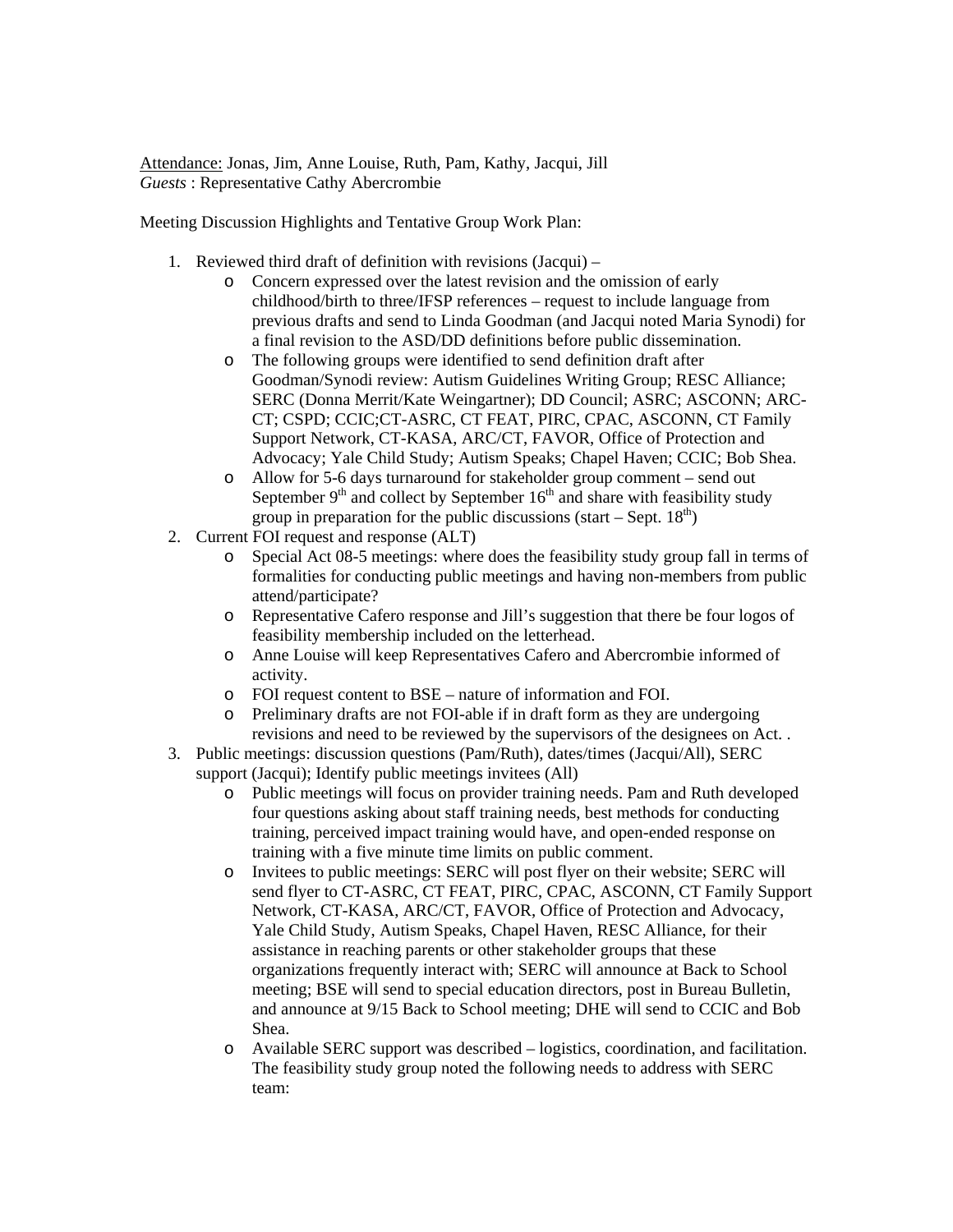- It's possible that up to 80-100 participants could attend based on responses to LRE/PJ public meetings and inquiries from the public thus far. The preference is two rooms at each RESC with room capacity around 50 – one SERC staff and one feasibility study group member.
- SERC divides participants into one group of parents and one group of practitioners before the meeting (as participants come in) – two rooms or perhaps larger room divided into two areas.
- If numbers are exceeding any fire code room capacity issues, SERC will ensure that parents have the priority and that school personnel are made aware of the other session options an survey data collection.
- Study group members will introduce the legislation, purpose of meeting and opportunity to participate electronically (online survey).
- SERC facilitates the discussion and transcribes any wall posters created with themes and ideas from public.
- o Meeting times and locations shared with team and preliminary sign up for feasibility group member representation.
- o October 2 meeting set up for a formative check of the public meeting process and concerns – recommendations for enhancing the remaining sessions based on initial feedback.
- 4. Survey: Content validity feedback (Jacqui)/revision suggestions for instrument (All), response format considerations (All); Confirm stakeholder groups to receive survey (All), and plan timeline for survey dissemination (All)
	- o CV Reviewer initial comments shared with group respondents state that content seems relevant given the Act and purpose of needs assessment; however, there is an overall concern items may be too difficult or wordy in their current form and that survey participants may have different interpretations of some of the items.
	- o Response format determined language in response ratings would be more effective if using "proficiency" rather than "needs"; Jacqui will send the UConn model and other formatting suggestions. One reviewer did question the effectiveness of a 7 point scale.
	- o Groups receiving survey are the same as groups being sent the public meeting flyer (see #3); be sure to announce at IHE meeting on September 23, 2008.
	- o SERC can build in a reporting feature that allows for quantitative findings to be calculated as respondents enter their data: descriptive statistics, frequency counts, and percentages. Suggestion that Southern could analyze the survey data using factor analysis, regression analysis, or median response differences by groups for statistical significance.
	- o Survey timeline was proposed: Completed September 23; reviewed by group through September 25; configured and tested electronically by SERC through September 30; link disseminated October 1-15; work with data from meetings and survey on October 17 to determine preliminary findings and develop further analytical questions for Southern research team; review of survey data findings on October 23; review of public meeting themes and drafting data findings section of report on October 31<sup>st</sup>.
- 5. Discuss information on IRB, confidentiality assurances, data security (All)
	- o Still unclear on IRB policies is this policy research or a needs assessment evaluation study? Do we run through DDS which has an existing IRB council/format or go through SERC as a third party data collector?
- 6. Prepare outline letter to go with Survey from feasibility group (Jacqui)
	- o Survey cover letter will include the following items: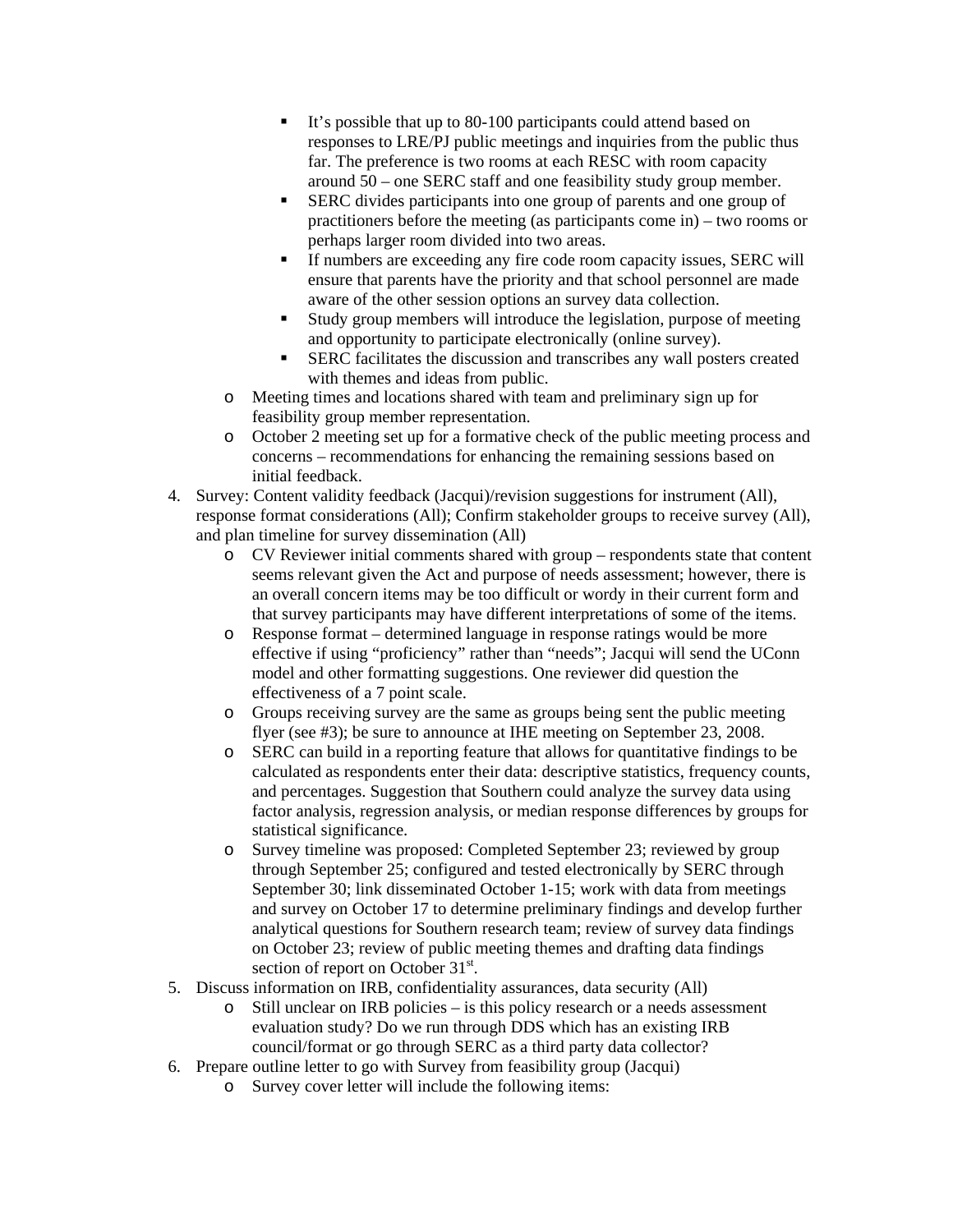- Description of 08-5, feasibility study group, needs assessment and survey purpose
- ASD/DD definition
- Statement of confidentiality, use of data, and data security
- Accessibility statement and/or requests for hard copy document
- Contact information for group if questions about the survey (Pam/Ruth) or if in need of technical support (SERC).
- o Survey letter will be drafted and reviewed by the feasibility study group by September  $26<sup>th</sup>$
- 7. Review report Outline draft and study group writing assignments (ALT/All)
	- o Group agreed with format proposed by Jacqui and Anne Louise with the following additions:
		- Analysis included in Appendices
		- Format 12 point font, New York Times, page limits on certain sections
	- o Everyone will participate in pulling together information for each section. Group suggested Jonas take leadership on editing and revising the draft as different authors submit sections they are responsible for – individual group members will take a lead on the different sections. **Tentative** section lead assignments include:
	- o Anne Louise: Table of Contents, Introduction
	- o Pam/Ruth/Jim: Needs Assessment Overview, methods, analyses, findings, **Appendices**
	- o Jacqui: Prevalence data, Next Steps, Timelines, Evaluation Plan (looking at RBA models), List of other state plans
	- o Jim: Budget may not have to be included until January submission to SDE BOE
	- o Jonas: Editing for all/Reference pages
	- o Kathy: Recommendations
- 8. Timeline/Study Group task assignments (All)

| <b>Study Group</b><br><b>Action Item</b>                                                                                                                                            | <b>Persons Responsible</b> | <b>Deadline</b>           |
|-------------------------------------------------------------------------------------------------------------------------------------------------------------------------------------|----------------------------|---------------------------|
| Revise definition to include the language in the<br>earlier version on birth to three and send to Linda<br>Goodman for review; make any revisions and<br>send to feasibility group. | Jacqui                     | September 10, 2008        |
| Set up locations with feasibility study group<br>members and get feedback on flyer.                                                                                                 | Jacqui                     | September 10, 2008        |
| ASD/DD Definitions: Revise final draft and send<br>to stakeholder groups for comment.                                                                                               | Jacqui - Kathy?            | September $9 - 16$ , 2008 |
| Content validity review information submitted<br>and summarized for feasibility study group.                                                                                        | $Jacqui - Kathy?$          | September 10, 2008        |
| Confirm public meeting needs with SERC and<br>plan procedures for each session.                                                                                                     | Jacqui and Anne<br>Louise  | September 11, 2008        |
| Survey draft of items complete and response<br>format determined.                                                                                                                   | Pam and Ruth               | September 23, 2008        |
| IRB policies/procedures to follow or exemption<br>status                                                                                                                            | Anne Louise                | September 23, 2008        |
| Survey cover letter draft complete and reviewed<br>by feasibility study group.                                                                                                      | Jacqui                     | September 26, 2008        |
| Work with SERC to get online survey created,                                                                                                                                        | Pam, Ruth, Jacqui          | October 1, 2008           |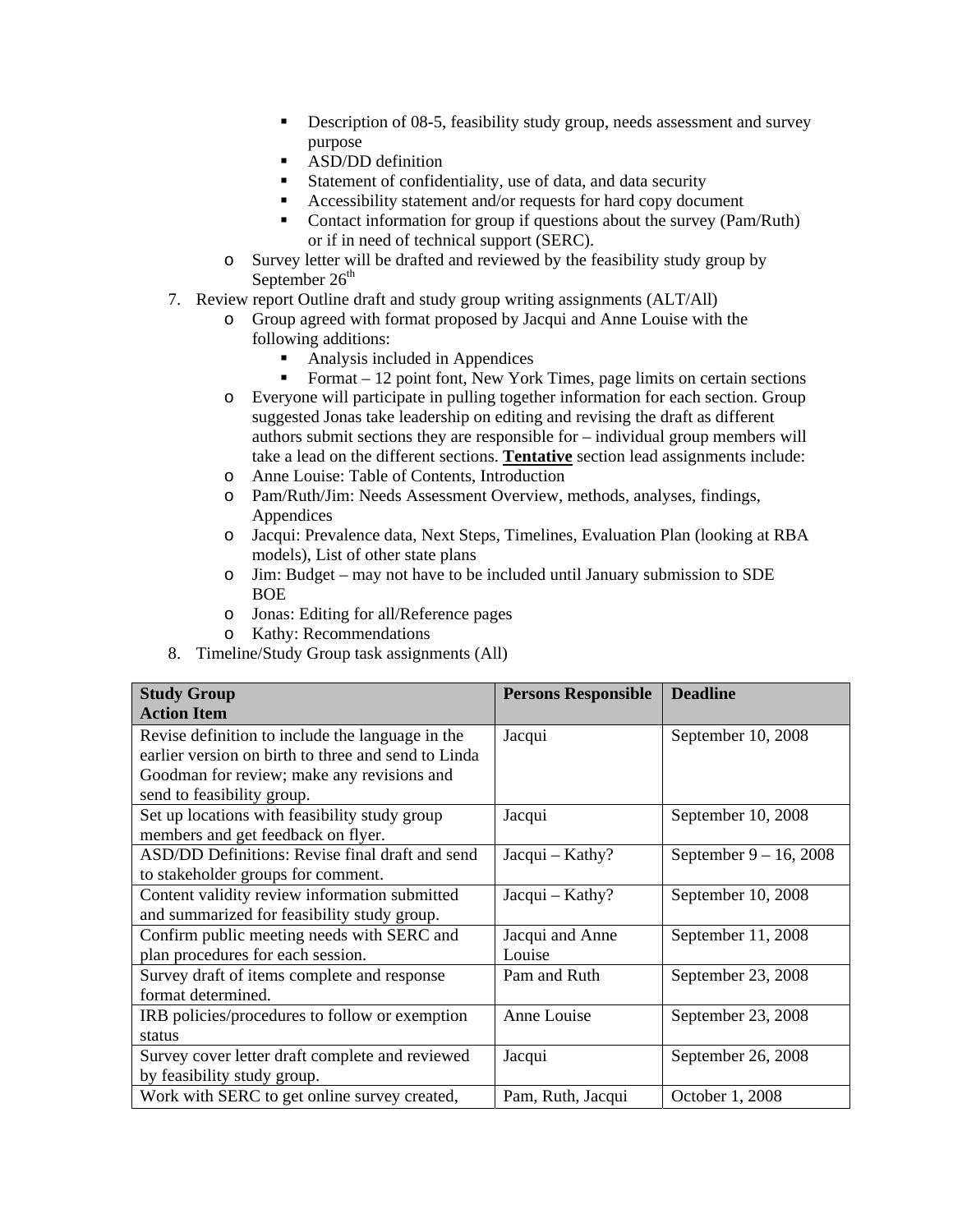| survey link, data collection window opened,<br>anticipate data reports/electronic formats, and e-<br>mail alert to stakeholder groups. |                 |                  |
|----------------------------------------------------------------------------------------------------------------------------------------|-----------------|------------------|
| Work with SERC to compile data for Southern<br>and study group after data collection closes on<br>October 15.                          | Jacqui          | October 16, 2008 |
| Report outline finalized, section writing<br>assignments made, and writing timeline<br>established.                                    | Jonas and Kathy | October 23, 2008 |

# **Special Act No. 08-5 Feasibility Study Group Summary October 2, 2008**

Attendance: *Dr. James Granfield, Interim Dean, School of Education, Southern Connecticut State University; Dr. Ruth Eren, Associate Professor, School of Education, Southern Connecticut State University; Dr. Pam Brucker, School of Education, Southern Connecticut State University; Kathy Reddington, Department of Developmental Services; Dr. Jacqueline Kelleher, Education Consultant, Bureau of Special Education, CSDE.*

### **Time: 1:10 – 3:25 pm**

#### Agenda

- 1. Meeting Minutes
	- a. As of October 1, 2008 public meeting minutes and agenda are to be posted for the public to view/access.
	- b. Reviewed and approved structure and content of meeting minutes September.
	- c. Agreement Jacqui would continue documenting minutes she will look for where these documents need to be posted or displayed.
- 2. Calendar Meeting Dates
	- a. October dates/locations confirmed: 10/17
	- b. November dates set: November  $6<sup>th</sup> 1:00$  DHE (Kathy to confirm with Jonas); November 17, 2008 9:00 SCSU.
- 3. OCali
	- a. State networking opportunity in November in Columbus, Ohio Ruth encouraged ways to find support for a state team since it's extremely beneficial to learn from other states doing similar work and learning first hand about new policies and procedures in development at the national level – example of National teaching Competency development.
	- b. Ruth can use AAUP funds to support but needs state "endorsement"
	- c. Kathy noted travel unauthorized for state agencies at this time.
- 4. Report Structure
	- a. Jonas agreed to coordinate/edit the writing on September  $4<sup>th</sup>$ .
	- b. Reviewed September  $4<sup>th</sup>$  notes for tentative writing assignments. Each study group member needs to begin their sections. We need to begin organizing our sections so we can be spend more time looking at themes in data findings, triangulating with additional/other information, and developing a set of recommendation. We also need to think about costs and timelines for our areas.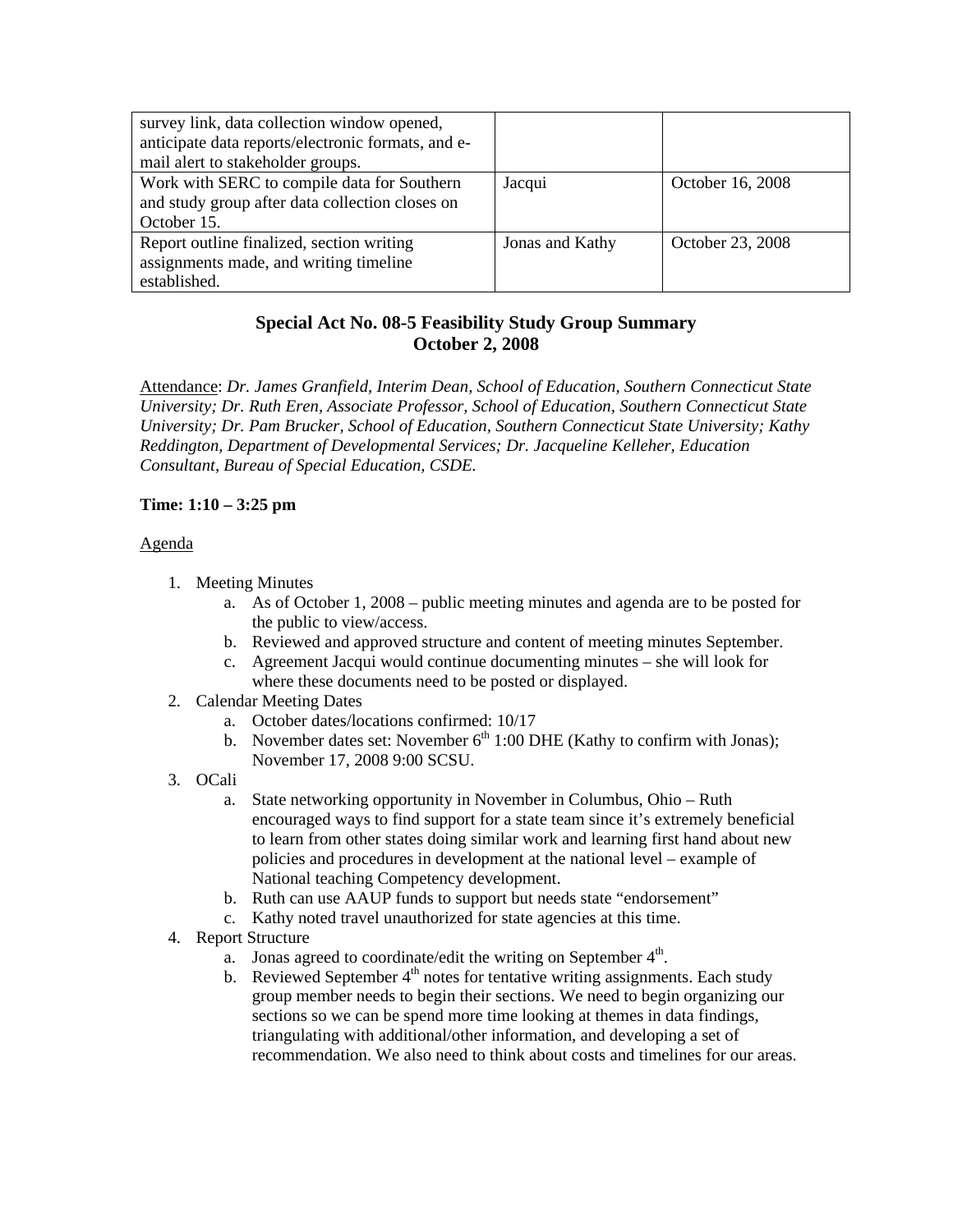- c. Jacqui can go ahead and get started on the prevalence/incidence statewide data snapshot. Anne Louise may have to request through Bureau of Data Collection for us to include 07-08 data.
- 5. Definition Status
	- a. Mostly positive comments from reviewers one reviewer requested more Birth-21 language regarding the education population the bill was intended to serve.
- 6. Survey Status
	- a. Dean survey
		- i. Pam, Ruth, and Jim brought up the need for a survey meeting the audience needs of deans/higher education. They agreed to create items and asked if Jacqui/SERC could use the recent electronic survey template to house this new instrument.
	- b. Current survey
		- i. Survey deadline is October  $23^{\text{rd}}$  (11:59 pm) Jacqui will work with SERC to pull an extract of the raw data for the October  $17<sup>th</sup>$  meeting in order to begin framing data findings sections and framing questions of survey data.
		- ii. Still planning on working with Mike from SCSU for the analysis.
		- iii. Need for qualitative software to help with analysis of written feedback and comments. Jacqui noted that she's collecting e-mail communication from stakeholders as another data point and could use the software for future analyses.
		- iv. Late feedback may not be appropriately capturing BCBA and behavior analysts with the demographic choices and not asking questions about *who* needs training in district.
- 7. Public Meeting Findings
	- a. Review ACES notes
		- i. Group thought the content and details were what was expected/needed for looking at themes.
	- b. Working/Not working
		- i. Identified that the facilitation is working well ice breaker, visual highlights, oral summary, guiding questions, publicity/outreach; need to make sure that SERC redirects off topic comments or emotional contributions that distract from the questions.
	- c. SERC Information Needs
		- i. Documentation of numbers in attendance and the current role they sign up as – not present in ACES notes draft.
- 8. Reader reviewer participants
	- a. Discussed having a reviewer reader group on individual sections drawing from those who have already participated in the definition/survey assistance. Jacqui showed list she's keeping on those who have actively participated (see additional attachment). She cautioned that the list is constantly being updated and may not have every name at this point. She'll make sure this is confirmed by the end of the month.
	- b. More opportunities for RESC involvement only one member from the RESC Alliance has contributed fully.
	- c. Autism groups have been excellent need more perspectives from DD and paraprofessional communities.
- 9. Meeting ended 3:25 pm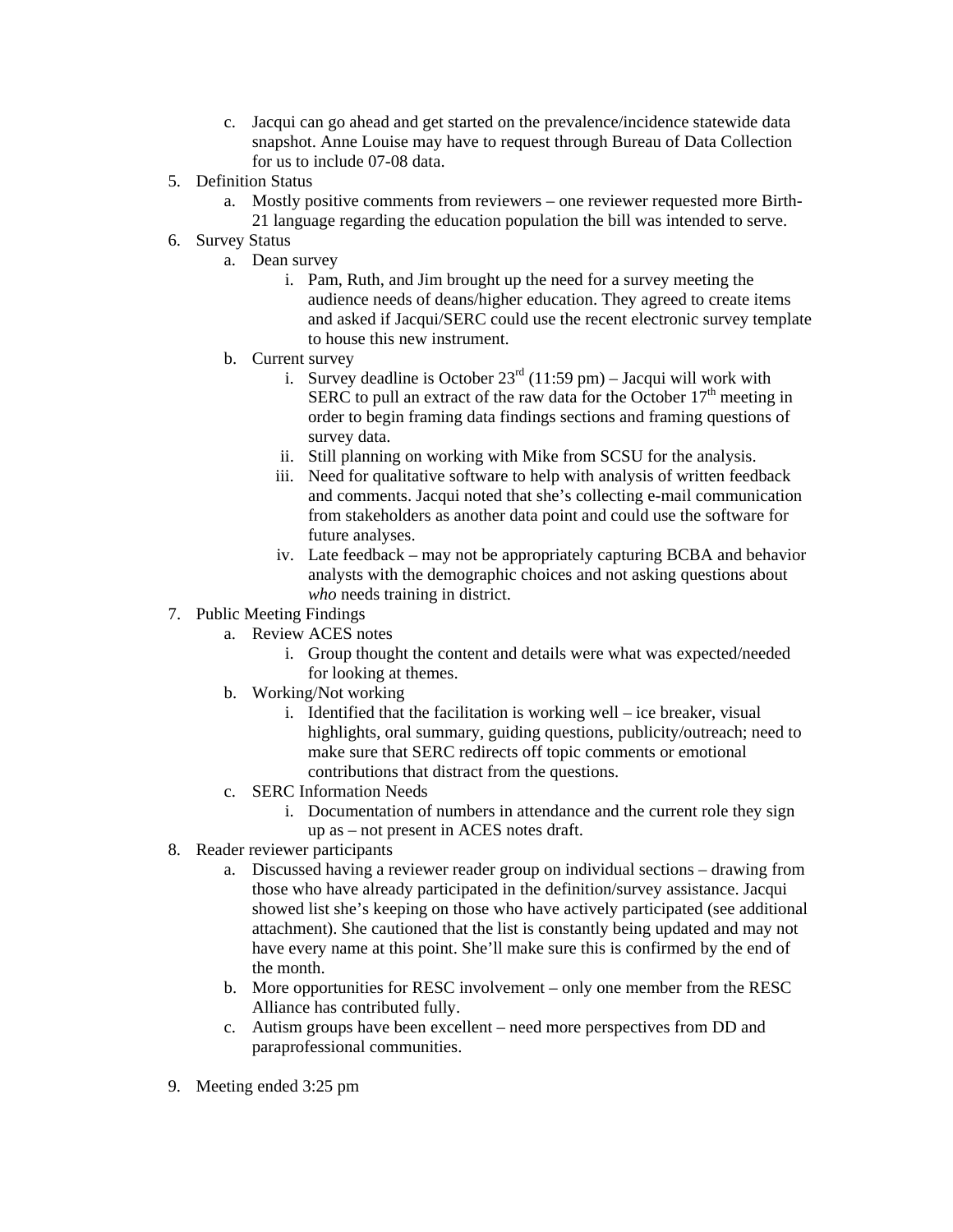October 17, 2008

### **Feasibility Study Group Meeting Notes**

*Attendance: Kathy, Jim, Ruth, Pam, Jacqui - joined by Michael Ben-Avie from SCSU Assessment and Planning* 

Time: 10:00 am – 2:45 pm

Meeting Topic Highlights –

- Public posting of minutes
	- o Reviewed Anne Louise Thompson's e-mail summary regarding how this study group should share meeting minutes with the public in light of Sec. 11. Section 1-225 of the 2008 supplement to the general statutes, as amended by section 2 of public act 08-18, *effective October 1, 2008*)
	- o Pam will write a paragraph description of the study group and overarching purpose that can go on SCSU Education website that others from the group can model and post to their agency sites.
	- o Jacqui will resend meeting minutes to the group and have copies sent to the Secretary of State through Anne Louise or Jill F.; after this posting, she will send the URL address back to the study group for inclusion with any agency postings. Each designee will check into posting this URL address from their website. Jacqui will post this address in the Bureau Bulletin.
- Stakeholder involvement for report writing
	- o Reviewer needs: Invite RESC Alliance and SERC representative (Kate W.) to November  $6<sup>th</sup>$  discussion on draft findings and recommendations for meeting with RESC Alliance and SERC representatives. Also so invite Ed Malin from AACTE – Jacqui will send him the invite to the RESC Alliance. One representative from each agency. Have an RSVP with who will be in attendance. Will invite next week.
	- o Reviewers from the survey content validity team will be asked to provide feedback on draft sections. Additional reviewers: Include the reviewers who submitted previous information (see reviewer support list) and add Mary Eberle and Robert Shea to the final draft review group. Will invite through e-mail next week.
- Discuss remaining data collection
	- o Deans survey Pam will send to Jacqui who will work with SERC to get online and linked before October 22nd – will give two week turnaround. Jim will announce at IHE meeting next week.
	- o Over 300 participants have completed the online survey. Group wants to send a reminder with link to the survey to all groups contacted by SERC – Kathy to work with Linda Goodman on the Birth to Three. Jacqui will send a personal message with the survey link to go out to the districts in her Bulletin database. Jacqui will ask if Certification can send the link and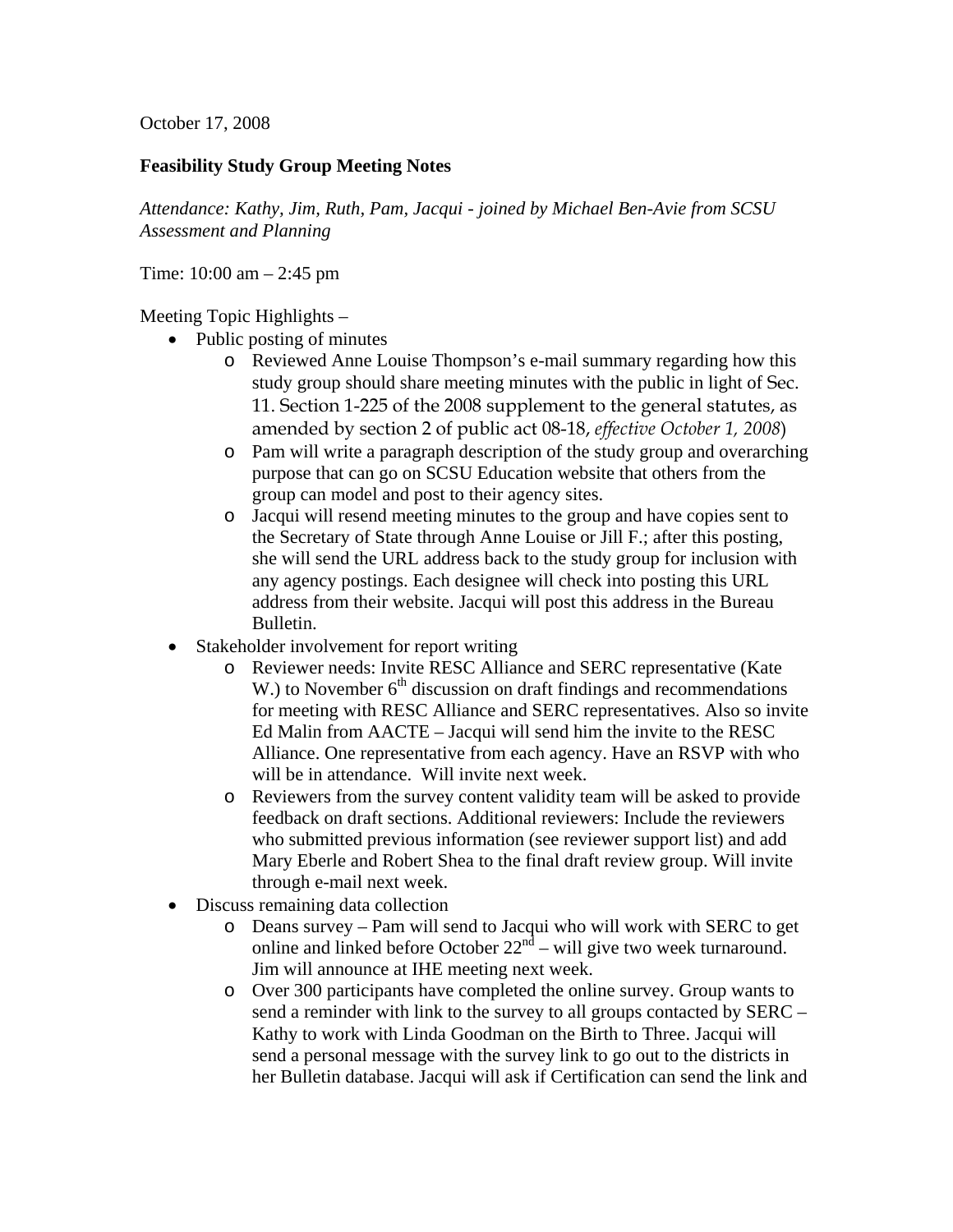information to teachers using addresses in the Certification data system – may need to keep survey link open through the end of the month.

- o Identified new groups to send survey link given respondent demographics – there was concern that representative voices were not present and additional outreach to stakeholder groups was necessary. Jacqui will send request to SERC to send a reminder e-mail notification in addition to sending the original information to the following groups:
	- Sped Net: info@spednet.org
	- Connecticut Federal of School Administrators
	- Connecticut Association of Public School Administrators
	- Connecticut Association of Boards of Education
	- ConnCASE
	- Common Cause Connecticut (aka CAUSE) Andy Sauer
	- Statewide related service provider organizations be sure to include Speech & Language
	- Send to FOCUS with the invitation for individuals with disabilities to participate or perhaps give feedback on building an instrument appropriate for completion in the future.
- Data questions and preliminary view of data
	- o Overarching concerns with current data survey collection included interpretation of survey items by parent respondents compared to professional staff. Pam and Ruth will begin looking for themes and categories emerging from public meeting notes – may need to work with Kate. Kathy has offered to support these initial analyses.
	- o Group identified ways to break out data for analysis, triangulate for generating findings, and presenting in the report:
		- Request data breakdown by participant categories and RESC regions.
		- Seek ways to look at response differences with appropriate weighting strategies for different sample proportions.
		- Comparison of items based on need and priority ratings  $-$  any relationships.
		- Connections between themes in survey data and public meeting notes.
	- o Michael listed needs on his end to run data for the group including:
		- Coding scheme how items were coded such as "Yes" "No" "Don't Know" and so forth – Jacqui will put him directly in touch with John Mercier at SERC.
		- Skip patterns how info was coded and where on survey participants had options to not input information. Wants to verify or confirm which participants were responding to ASD, DD, or both. Visual displays that include numbers or counts may help determine this break down.
	- o Jacqui will send prioritization criteria from other states to the group.
- Writing the report